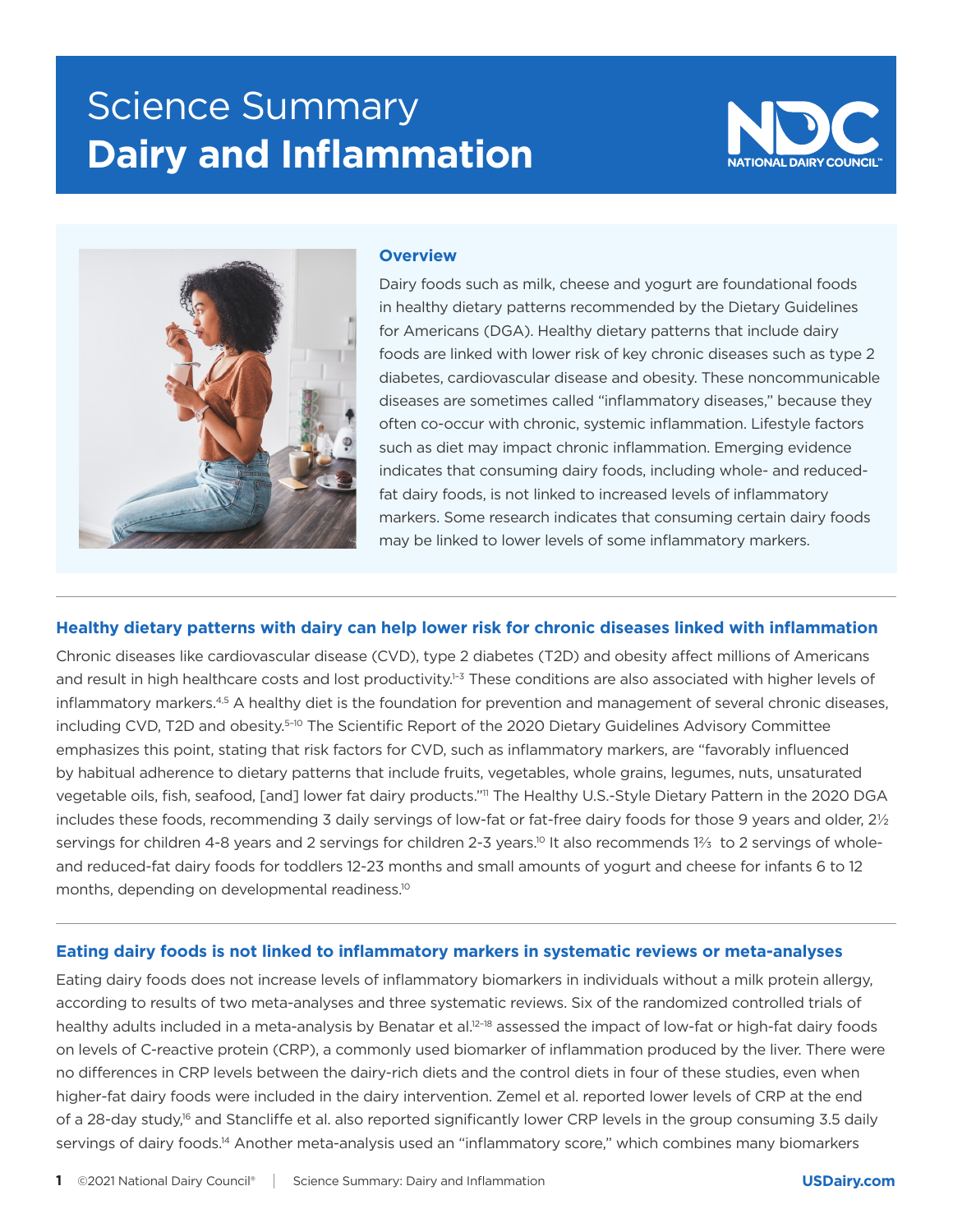

of inflammation into a single metric, to evaluate the results of 52 trials on dairy intake and inflammation.19 This meta-analysis concluded that diets containing dairy foods, especially fermented dairy foods, had a modest antiinflammatory effect most apparent in individuals with metabolic disorders like obesity. Three systematic reviews reported similar results, concluding that eating dairy foods had a beneficial impact or no impact on levels of inflammatory markers in both healthy individuals $^{20,21}$  and those with metabolic disorders.<sup>20-22</sup>

## **Clinical trials find that consuming dairy foods exerts no change or favorable change on some biomarkers of inflammation**

In addition to the studies covered in meta-analyses and systematic reviews, at least five additional randomized controlled trials<sup>23-27</sup> have been published on the links between dairy foods and inflammation. These studies provide additional evidence that eating dairy foods does not cause inflammation in adults.

In one study, 139 adults with risk factors for metabolic syndrome ate either ~3 ounces of whole-fat cheese, low-fat cheese or a bread and jam control with the same amount of calories for 12 weeks.23 There were no differences in CRP levels between these groups, indicating that a dairy-rich diet, even with whole-fat cheese, was not linked with increased inflammation. In another study<sup>24</sup> completed by 52 middle-aged adults, participants consumed an energydeficit diet providing either high or low amounts of dairy foods for 24 weeks. There were no differences in CRP levels between the two groups after the intervention. In a similar randomized crossover study,<sup>25</sup> 45 middle-aged, overweight men and postmenopausal women consumed a high-dairy diet (5-6 daily servings of dairy foods) or a low-dairy diet (<1 daily serving of dairy foods) for 6 weeks. There was no significant difference in CRP levels between the two groups following the intervention. A randomized crossover trial of 92 men and women with abdominal obesity also found no differences in CRP levels after participants ate a diet rich in saturated fat from cheese, a diet rich in saturated fat from butter, a diet rich in monounsaturated fatty acids, a diet rich in polyunsaturated fatty acids, or a low-fat high carbohydrate diet for 4 weeks.<sup>27</sup> Another randomized controlled trial assessed the impact of eating yogurt on markers of chronic inflammation in healthy women with and without obesity.<sup>26</sup> Women consumed 12 ounces of either low-fat yogurt or soy pudding for 9 weeks. Eating yogurt led to decreased levels of several, but not all, markers of inflammation measured in this study in both the women with obesity and the women without obesity.

#### **Dairy foods are scored as neutral or "anti-inflammatory" by dietary inflammation scoring system**

A new, validated approach to assessing dietary and lifestyle factors that affect systemic inflammation was published in 2019.<sup>28</sup> The research team used food frequency questionnaires and levels of inflammatory biomarkers to assess dietary intake and create an inflammation biomarker score. They validated this score with 3 study populations including over 14,000 Americans. Both high-fat dairy foods (including whole- and reduced-fat milk, yogurt, cheese and ice cream) and low-fat dairy foods (including low- and fat-free milk, low-fat cheeses and ice cream) received negative scores (-0.14 and -0.12, respectively), indicating an anti-inflammatory effect. This scoring system, in conjunction with the other published literature on the topic, indicates that dairy foods do not cause inflammation and are either neutral or mildly anti-inflammatory.